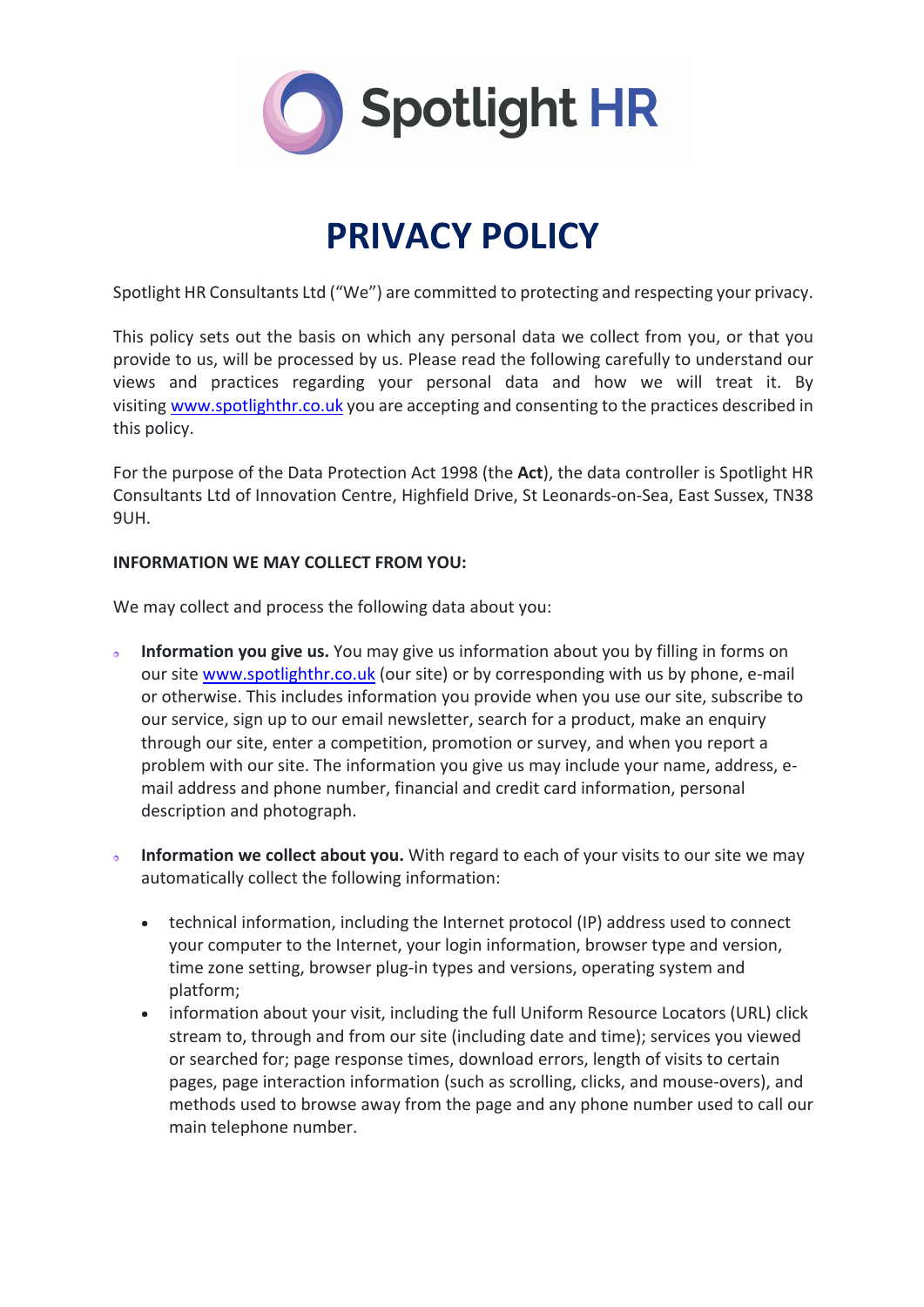

**Information we receive from other sources.** We may receive information about you if  $\ddot{\phantom{0}}$ you use any of the other websites we operate or the other services we provide. In this case we will have informed you when we collected that data that it may be shared internally and combined with data collected on this site. We are also working closely with third parties (including, for example, business partners, sub-contractors in technical, payment and delivery services, advertising networks, analytics providers, search information providers, credit reference agencies) and may receive information about you from them.

# **COOKIES**

Our website uses cookies to distinguish you from other users of our website. This helps us to provide you with a good experience when you browse our website and also allows us to improve our site. For detailed information on the cookies we use and the purposes for which we use them see our Cookie policy.

### **USES MADE OF THE INFORMATION**

We use information held about you in the following ways:

- **Information you give to us.** We will use this information:  $\sigma$ 
	- to carry out our obligations arising from any contracts entered into between you and us and to provide you with the information, products and services that you request from us;
	- to provide you with information about other goods and services we offer that are similar to those that you have already purchased or enquired about;
	- to provide you with information about goods or services we feel may interest you. If you are an existing customer, we will only contact you by e-mail with information about goods and services similar to those which were the subject of a previous sale or negotiations of a sale to you. If you are a new customer we will contact you by electronic means only if you have consented to this. If you do not want us to use your data in this way, you can notify us by email at any time;
		- o to notify you about changes to our service;
		- o to ensure that content from our site is presented in the most effective manner for you and for your computer.
- **Information we collect about you.** We will use this information:  $\ddot{\bullet}$ 
	- to administer our site and for internal operations, including troubleshooting, data analysis, testing, research, statistical and survey purposes;
	- to improve our site to ensure that content is presented in the most effective manner for you and for your computer;
	- to allow you to participate in interactive features of our service, when you choose to do so;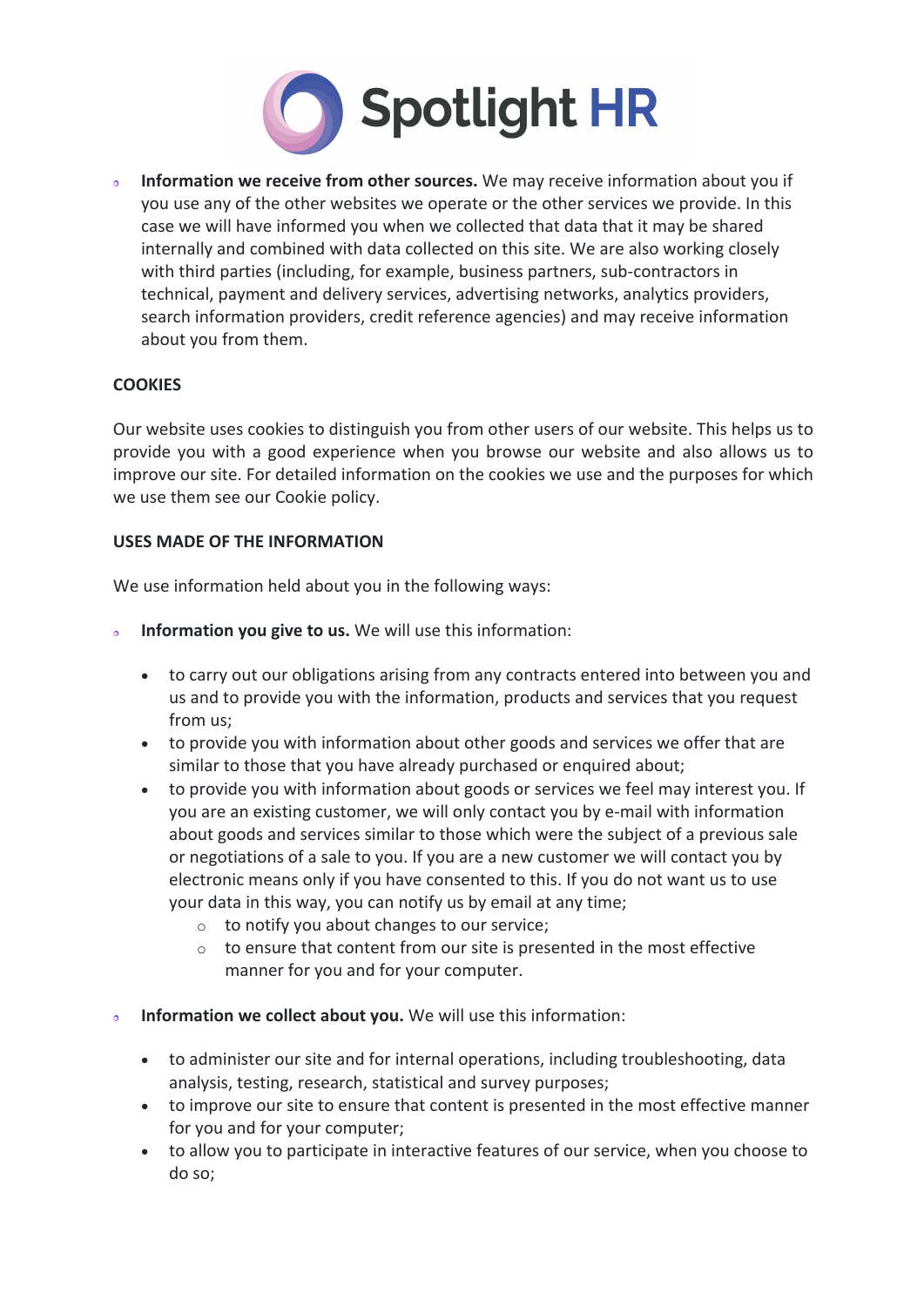

- as part of our efforts to keep our site safe and secure;
- to measure or understand the effectiveness of advertising we serve to you and others, and to deliver relevant advertising to you;
- to make suggestions and recommendations to you and other users of our site about goods or services that may interest you or them.
- **Information we receive from other sources.** We may combine this information with  $\bullet$ information you give to us and information we collect about you. We may use this information and the combined information for the purposes set out above (depending on the types of information we receive).

# **DISCLOSURE OF YOUR INFORMATION**

We may share your personal information with any member of our group, which means our subsidiaries, our ultimate holding company and its subsidiaries, as defined in section 1159 of the UK Companies Act 2006. We may share your information with selected third parties including:

- Business partners, suppliers and sub-contractors for the performance of any contract we  $\bullet$ enter into with them or you.
- Advertisers and advertising networks that require the data to select and serve relevant adverts to you and others. We do not disclose information about identifiable individuals to our advertisers, but we may provide them with aggregate information about our users (for example, we may inform them that 500 men aged under 30 have clicked on their advertisement on any given day). We may also use such aggregate information to help advertisers reach the kind of audience they want to target (for example, women in SW1). We may make use of the personal data we have collected from you to enable us to comply with our advertisers' wishes by displaying their advertisement to that target audience.
- Analytics and search engine providers that assist us in the improvement and optimisation of our site.
- o Credit reference agencies for the purpose of assessing your credit score where this is a condition of us entering into a contract with you.

We may disclose your personal information to third parties:

- In the event that we sell or buy any business or assets, in which case we may disclose your personal data to the prospective seller or buyer of such business or assets.
- o If Spotlight HR Consultants Ltd or substantially all of its assets are acquired by a third party, in which case personal data held by it about its customers will be one of the transferred assets.
- If we are under a duty to disclose or share your personal data in order to comply with any legal obligation, or in order to enforce or apply our terms and conditions of supply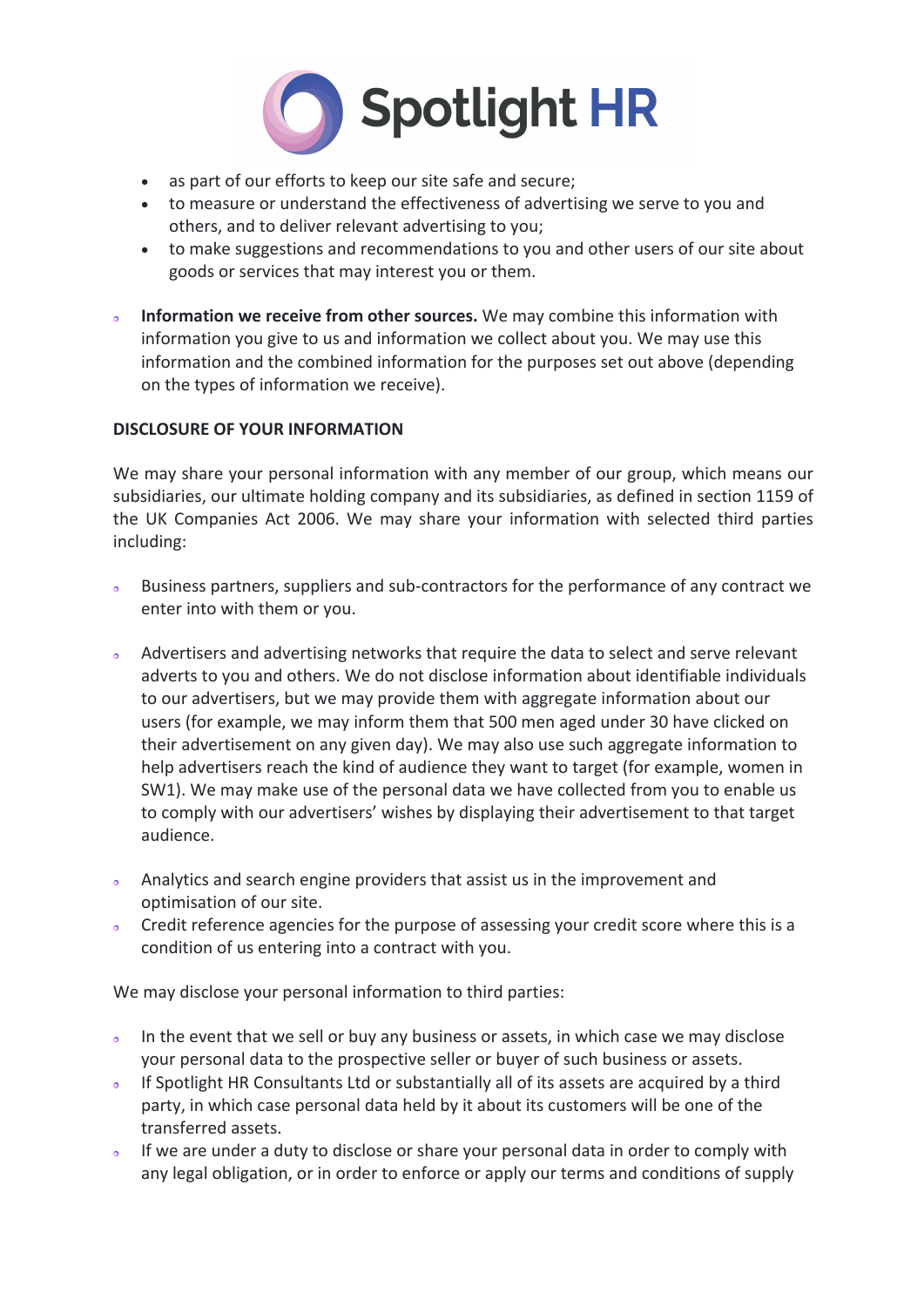

(available on request) and other agreements; or to protect the rights, property, or safety of Spotlight HR Consultants Ltd, our customers, or others. This includes exchanging information with other companies and organisations for the purposes of fraud protection and credit risk reduction.

## **WHERE WE STORE YOUR PERSONAL DATA**

The data that we collect from you may be transferred to, and stored at, a destination outside the European Economic Area ("EEA"). It may also be processed by staff operating outside the EEA who work for us or for one of our suppliers. Such staff maybe engaged in, among other things, the fulfilment of your order, the processing of your payment details and the provision of support services. By submitting your personal data, you agree to this transfer, storing or processing. We will take all steps reasonably necessary to ensure that your data is treated securely and in accordance with this privacy policy. Where we have given you (or where you have chosen) a password which enables you to access certain parts of our site or online subscription service, you are responsible for keeping this password confidential. We ask you not to share a password with anyone. Unfortunately, the transmission of information via the internet is not completely secure. Although we will do our best to protect your personal data, we cannot guarantee the security of your data transmitted to our site; any transmission is at your own risk. Once we have received your information, we will use strict procedures and security features to try to prevent unauthorised access.

#### **YOUR RIGHTS**

You have the right to ask us not to process your personal data for marketing purposes. We will usually inform you (before collecting your data) if we intend to use your data for such purposes or if we intend to disclose your information to any third party for such purposes. You can exercise your right to prevent such processing by checking certain boxes on the forms we use to collect your data. You can also exercise the right at any time by contacting us at hello@spotlighthr.co.uk. Our site may, from time to time, contain links to and from the websites of our partner networks, advertisers and affiliates. If you follow a link to any of these websites, please note that these websites have their own privacy policies and that we do not accept any responsibility or liability for these policies. Please check these policies before you submit any personal data to these websites.

#### **ACCESS TO INFORMATION**

The Act gives you the right to access information held about you. Your right of access can be exercised in accordance with the Act.

# **CHANGES TO OUR PRIVACY POLICY**

Any changes we may make to our privacy policy in the future will be posted on this page and, where appropriate, notified to you by e-mail. Please check back frequently to see any updates or changes to our privacy policy.